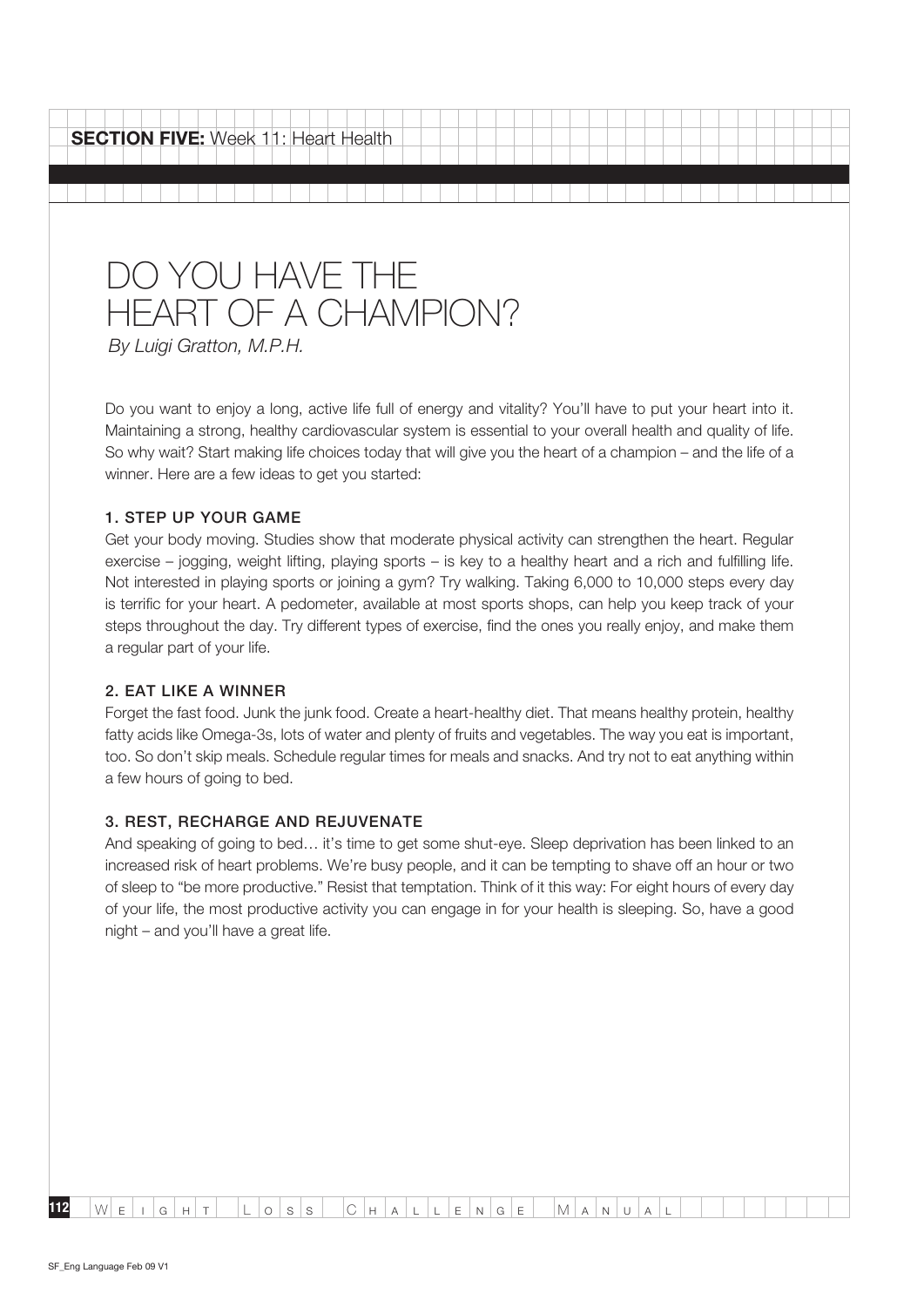# HEART OF THE MATTER

By Luigi Gratton, M.P.H.

There are nearly 100,000 miles of arteries, veins and capillaries in your body. They allow nutrient-rich blood to nourish the cells and organs of your body. But when they're blocked, it can result in heart attack or stroke, the No.1 and No.3 leading causes of death in the United States.

Obesity is a major risk factor for heart disease. Your heart health alone is reason enough to lose any extra weight you're carrying. But is there anything else you can do to support your heart health?

Take a closer look at the food choices you're making. It's also important to eat enough protein to maintain or build your lean muscle mass, and watch your intake of "good fats" and "bad fats." Fish is a good source of Omega-3 fatty acids – "good fats" that support heart health.

# Colourful choices

Make sure to include plenty of colourful fruits and vegetables in a nutrient-rich diet. Some foods are considered particularly heart healthy – garlic, almonds and certain fruits and vegetables. A great way to choose your fruits and vegetables is to use colour as a guide. In general, the deeper the colour, the more nutrient rich it is. Different colours indicate variety of nutrients. See the chart below for the phytonutrients each provides.

#### **SUPPLEMENTATION**

With our busy lifestyles, we're often tempted to reach for fast food, which is often unhealthy food. That's why so many people have discovered the benefits of supplementation. If you're not meeting your daily requirements through food, supplements can fill in the gaps in your diet, helping you meet your nutritional requirements.

Losing weight is one of the most important steps you can take for your cardiovascular health. But don't stop there. Make sure you're doing everything you can – eat right, exercise, get regular medical checkups and take supplements.

| Orange-yellow<br>(terpenoids, Vitamin C)    | Oranges, tangerines, peaches,<br>papayas, nectarines                                                |
|---------------------------------------------|-----------------------------------------------------------------------------------------------------|
| Orange<br>(alpha- and beta-carotene)        | Carrots, mangos, apricots,<br>cantaloupes, pumpkin, winter<br>squash, sweet potatoes                |
| Red-purple<br>(anthocyanidins, resveratrol) | Red grapes, fresh plums,<br>cranberries, raspberries,<br>blackberries, blueberries,<br>strawherries |
| Red<br>(lycopene)                           | Tomatoes and tomato products,<br>pink grapefruit, watermelon                                        |
| Yellow-green<br>(lutein)                    | Spinach, avocado, honeydew<br>melon, collard greens, mustard<br>greens, yellow corn, green peas     |
| Green<br>(glucosinolates)                   | Broccoli, brussels sprouts,<br>cabbage, Chinese cabbage,<br>bok choy                                |
| White-green<br>(allyl sulfides)             | Garlic, chives, onions, celery,<br>leeks, asparagus                                                 |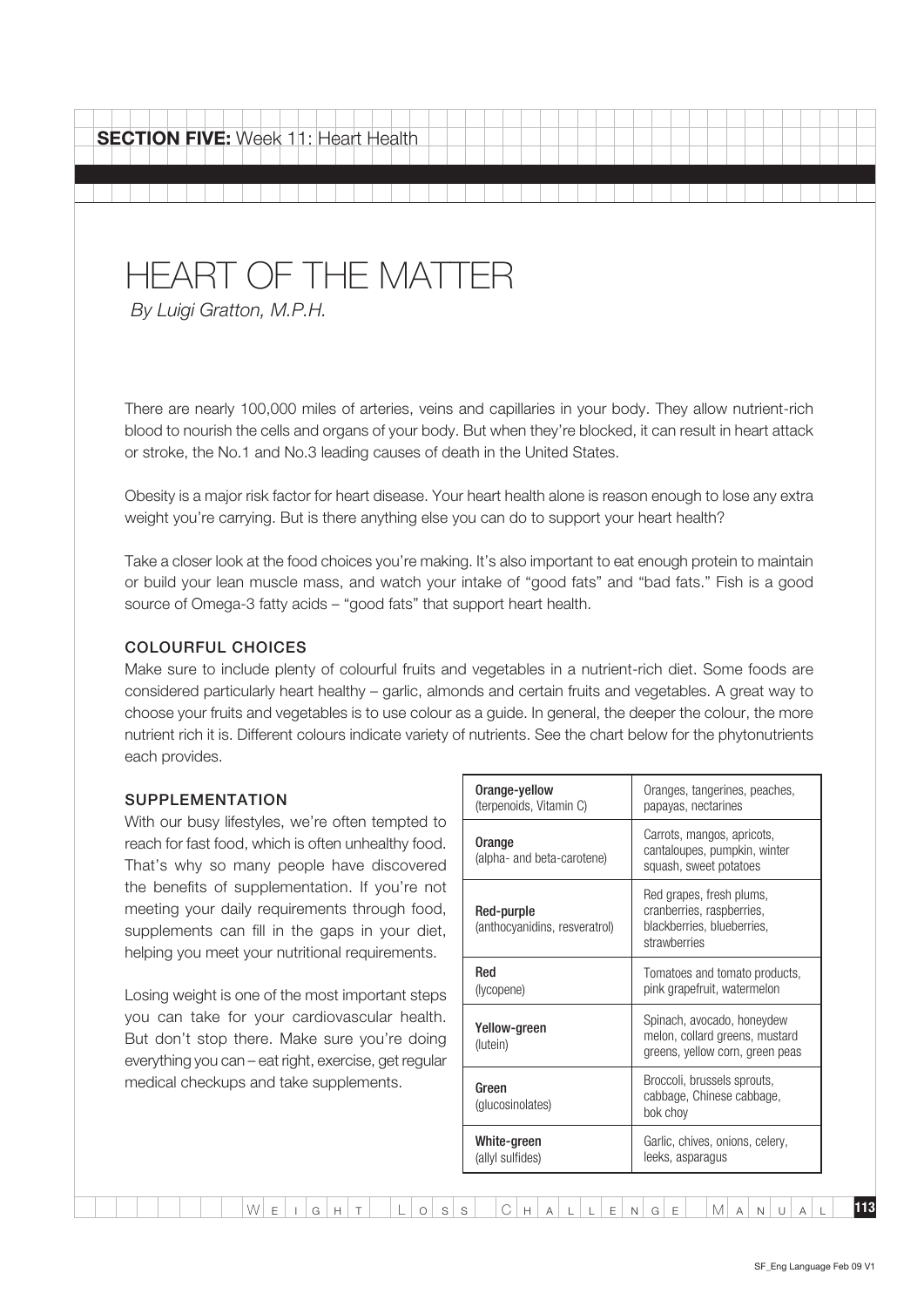| <b>SECTION FIVE:</b> Week 11: Heart Health |  |  |  |  |  |  |  |  |  |
|--------------------------------------------|--|--|--|--|--|--|--|--|--|
| <b>HEART TO HEART</b>                      |  |  |  |  |  |  |  |  |  |

#### Heart health: A global concern

Heart disease is one of the leading causes of death today. According to the American Heart Association's estimates, 1.2 million Americans will have a first or recurrent heart attack in 2008; approximately 452,000 of cases will be fatal.

Worldwide, heart disease touches approximately 17 million people per year–that's almost one-third of all deaths globally. The Atlas of Heart Disease and Stroke, released by the World Health Organization, estimates that by 2020, heart disease and stroke will be the leading cause of both death and disability, with the number of fatalities projected to increase to more than 20 million a year.

In Mexico, heart disease has been the leading cause of death for the last 20 years, while in Europe, cardiovascular disease kills 4 million people each year. About half of the world's cases of cardiovascular disease occur in the Asia Pacific region; 1.3 million people die of cardiovascular disease annually in Russia; and, according to a study released by the New England Journal of Medicine, cardiovascular disease is the leading cause of death in China.

While these statistics paint a bleak picture, they also present a huge opportunity to promote the benefits of a healthy, active lifestyle. When I think about optimal cardiovascular health, here's what comes to mind:

- Maintaining a healthy weight
- Making sure you get lots of antioxidants from your diet (fruits and vegetables)
- Participating in some form of aerobic exercise on a daily basis
- Making sure you are well hydrated and get plenty of sleep much of the repair and regenerative work of the body occurs while we sleep

Herbalife's Omega 3 containing product is Herbalifeline contains both sources of Omega 3 fatty acids EPA and DHA, which help support a healthy heart, as part of a healthy lifestyle.